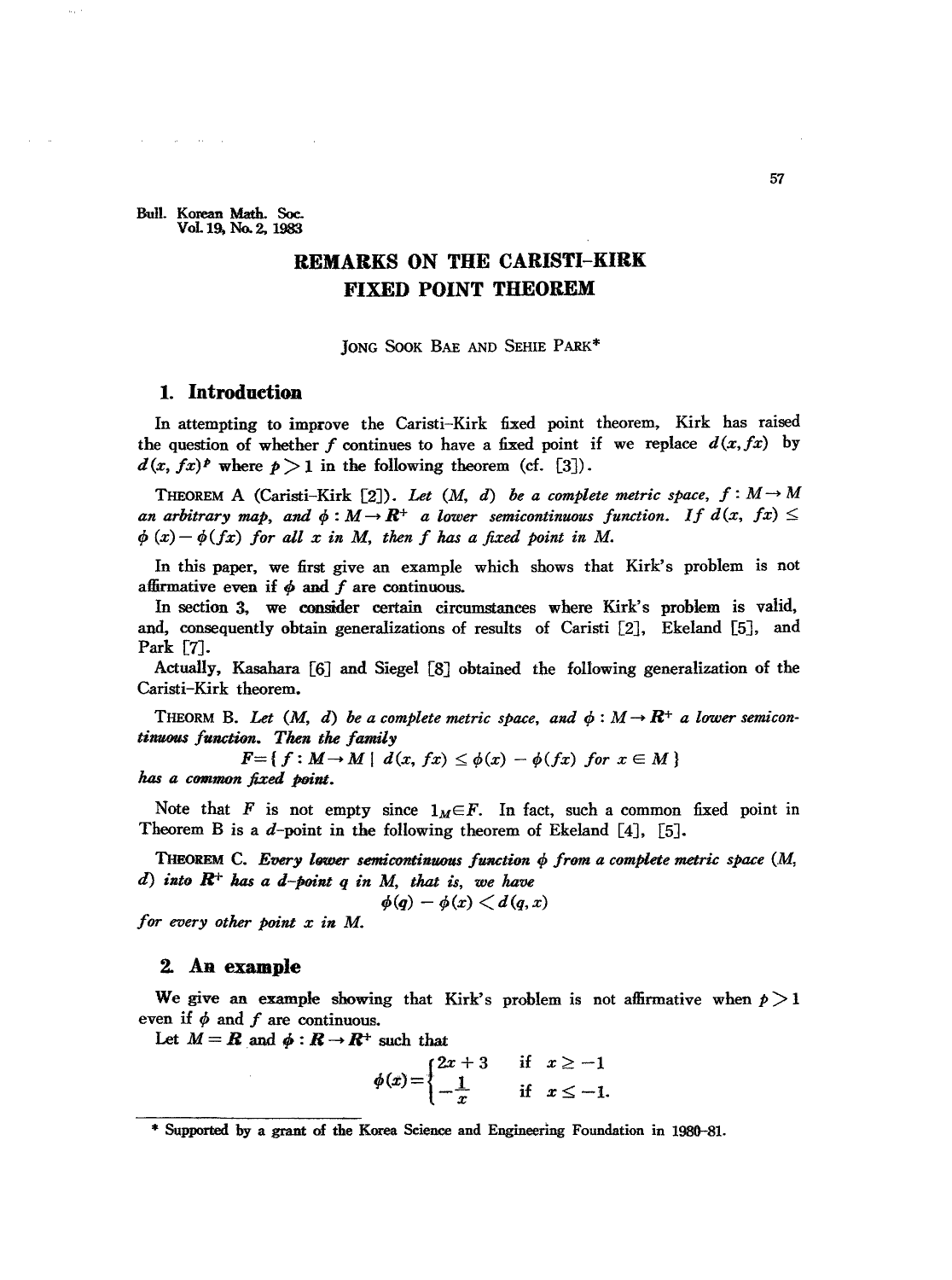Then  $\phi$  is continuous. Define  $f: \mathbf{R} \to \mathbf{R}$  by  $fx = x - \varepsilon(x)$  with sufficiently small  $\epsilon(x)$ ,  $0 < \epsilon(x) < \frac{1}{4}$  so that *f* satisfies  $d(x, fx)^p \leq \phi(x) - \phi(fx)$  for  $x \in \mathbb{R}$  with the usual metric d on  $\overline{R}$  where  $p>1$ 

In fact,  $d(x, fx)^p = \varepsilon(x)^p$  and

- (i) if  $x \ge -\frac{3}{4}$ , then  $\phi(x) \phi(fx) = 2\varepsilon(x)$ ,
- (ii) if  $x < -\frac{3}{4}$ , then we have

$$
\phi(x)-\phi(fx)\geq -\frac{1}{x}+\frac{1}{x-\varepsilon(x)}=\frac{\varepsilon(x)}{x(x-\varepsilon(x))}.
$$

We can choose sufficiently small  $\varepsilon(x) > 0$  so that  $\varepsilon(x)^{p-1}(|x| + \varepsilon(x))^2 \leq 1$ , and hence  $\varepsilon(x)$ <sup>*e*</sup>  $\leq \varepsilon(x)/x(x-\varepsilon(x))$ , for each fixed  $x < -\frac{3}{4}$ . Therefore in any case, we can choose  $\varepsilon(x)$  so that *f* is continuous and  $d(x, \overrightarrow{f}_x)^p \leq \phi(x) - \phi(fx)$  holds. However *f* has no fixed point.

## 3. **Main** results

It is well-known that Theorems A and C are equivalent (Brezis--Browder [IJ). This can he expressed more explicitly as follows by combining Theorems B and C:

THEOREM 1. Let  $(M, d)$  be a metric space,  $\phi : M \rightarrow \mathbb{R}^+$  an arbitrary function. Let F *be* the family of all selfmaps of M such that for each  $x \in M$ , (\*)  $d(x, f x)^{\frac{1}{2}} \leq \phi(x) - \phi(f x)$ 

*where*  $p>0$ . Then  $q \in M$  is a common fixed point of F iff q satisfies  $\phi(q) - \phi(x)$  $d(q, x)^p$  for every other point x in M.

*Proof.* Sufficiency is obvious. To see the necessity, suppose there exists a  $y \in M$ *rroof.* Sumclency is obvious. To see the necessity, suppose there exists a  $y \in M$  with  $y \neq q$  such that  $\phi(q) - \phi(y) > d(q, y)^p$ . Define  $f : M \to M$  such that  $fq = y$  and with  $g \neq q$  such that  $\varphi(q) - \varphi(y) > a(q, y)^2$ . Define  $f \cdot m \rightarrow a$ <br> *fx* = *x* for  $x \neq q$ . Then  $f \in F$  and *q* is not a fixed point of *f*.

REMARK. In Theorem 1, if M is complete and  $\phi$  is lower semicontinuous, and if  $0 \leq p \leq 1$ , then  $\phi$  has a point *q* in *M* satisfying  $\phi(q) - \phi(x) \leq d(q, x)^p$  for each other point *x* in *M*. This extends Ekeland's Theorem C. To prove this, consider a new metric  $\rho$  on M with  $\rho(x, y) = d(x, y)/(1+d(x, y))$  which is equivalent to the original metric d.

Let M be a complete metric space and  $\phi: M \to \mathbb{R}^+$  a lower semicontinuous function. Let D be the set of all d-points of  $\phi$  in M. We say that  $\phi$  has a minimal d-point q in, M if  $q \in D$  and  $\phi(q) = \inf_{q' \in D} \phi(q')$ . Note that if  $\phi$  has a finite number of *d*-points, then a minimal  $d$ -point of  $\phi$  always exists.

LEMMA 1. Let  $(M, d)$  be a complete metric space and  $\phi : M \rightarrow \mathbb{R}^+$  a lower semicon*tinuous* function. Then *q is a* minimal *d*-point of  $\phi$  *in* M iff  $\inf_{x \in M} \phi(x) = \phi(q)$ .

*Proof.* If  $\phi(q) = \inf_{x \in M} \phi(x)$ , then *q* is clearly a minimal *d*-point of  $\phi$  in M. Conversely, suppose that *q* is a minimal *d*-point of  $\phi$  in M and  $\inf_{x \in M} \phi(x) \leq \phi(q)$ . Let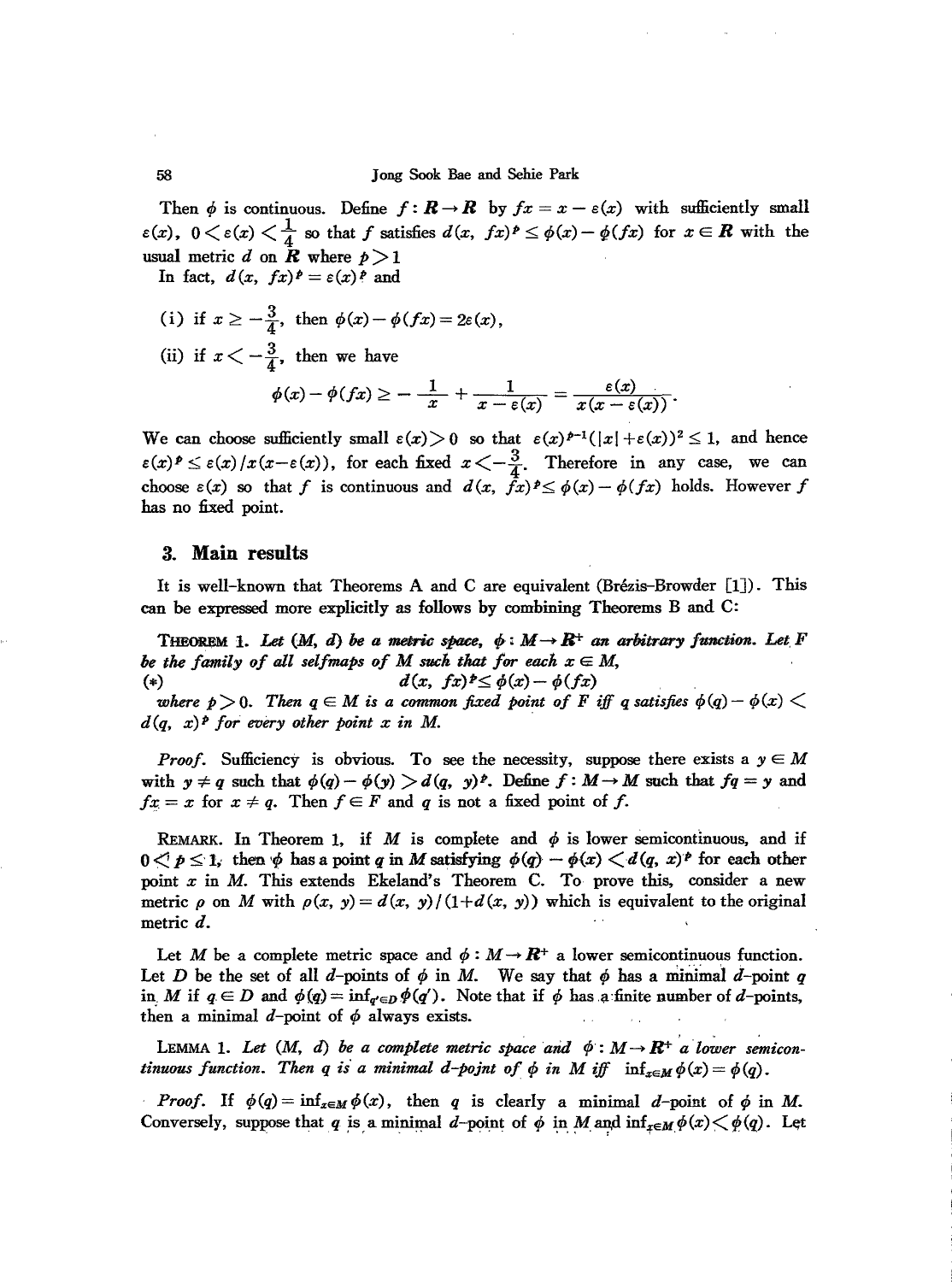*r* be a number such that  $\inf_{x \in M} \phi(x) \leq r \leq \phi(q)$  and  $N = \{x \in M \mid \phi(x) \leq r\}$ . Since  $\phi$  is lower semicontinuous, N is closed in M. By Theorem C,  $\phi$  has a point  $q'$  in N such that  $\phi(q') - \phi(x) \leq d(q', x)$  for every other point *x* in *N*. Let  $y \notin N$ . Then  $\phi(y)$  *r* and  $\phi(q') \le r$  give  $\phi(q') - \phi(y) \le d(q', y)$ . Hence *q'* is another d-point in M and  $\phi(q') \leq \phi(q)$ , which leads a contradiction.

LEMMA 2. Every lower semicontinuous function  $\phi$  from a compact metric space M *into* B+ has *a minimal d-point in* M.

*Proof.* Let  $\inf_{x \in M} \phi(x) = r$ . Then there exists a sequence  $\{x_i\}$  in M such that  $\phi(x_i) \rightarrow r$ . Since M is compact, we may assume that  $\{x_i\}$  converges to some point *q* in *M*. Then  $r = \lim_{\phi \to 0} \phi(x_i) \ge \phi(q)$ . Hence  $\phi(q) = r$  and by Lemma 1, *q* is a minimal  $d$ -point of  $\phi$  in M.

THEOREM 2. Let  $(M, d)$  be a complete metric space and  $\phi : M \to \mathbb{R}^+$  a lower semicon*tinuous function. Let* G *be the family of all selfmaps of* M *satisfying* (\*).

(i) If  $0 < p \leq 1$ , then *F* has a common fixed point.

(ii) If  $\phi$  has a minimal  $d$ -point  $q$  in M, then  $q$  is a common fixed point of F.

*Proof.* (i) Since  $0 \le p \le 1$ ,  $\rho(x, y) = d(x, y) / (1 + d(x, y)) \le \{d(x, y) / (1 + d(x, y))\}^p$  $\leq d(x,y)^p$  for all  $x,y \in M$ . Hence we have  $\rho(x,fx) \leq \phi(x) - \phi(fx)$ ,  $x \in M$  and so we can apply Theorems 1 and C to get the desired result.

(ii) By Lemma 1,  $\phi(q) = \inf_{x \in M} \phi(x)$ . Then clearly  $\phi(q) - \phi(x) \leq d(q, x)^p$  for every other point  $x$  in  $M$ . Therefore by Theorem 1,  $q$  is a common fixed point of  $F$ .

REMARK. Note that Theorem 2 (i) also extends Theorems A and B. Since Theorems A and C are equivalent, Theorem 2 (i) also extends Ekeland's Theorem C.

Also note that Theorem 2 (ii) says that if M is compact or  $\phi$  has finitely many dpoints, then F has a common fixed point by Lemmas 1 and 2.

THEOREM 3. *Let* (M, *d) be a metric space and f a continUfJus selfmap of* M. *Let*  $\phi: M \rightarrow \mathbb{R}^+$  *be an arbitrary function satisfying*  $(*)$ .

(i) If  $x \in M$ , then any cluster point of the iteration  $\{f^x x\}_{x=0}^{\infty}$  is a fixed point of f. (ii) If M is complete and  $0 \leq p \leq 1$ , then  $\{f^*x\}$  converges to some fixed point of f *for every*  $x \in M$ .

*Proof.* (i) Since  $\{\phi(f^nx)\}\$ is decreasing and bounded below,  $\lim d(f^nx, f^{n+1}x) = 0$ . Let *q* be a cluster point of  ${f^n x}$  and let  ${f^n x}$  be a subsequence of  ${f^n x}$  converging to *q.* Since

$$
d(q, f q) < d(q, f^{n} x) + d(f^{n} x, f^{n+1} x) + d(f^{n+1} x, f q)
$$

and all terms of the right hand side converge to 0, we have  $fq = q$ .

(ii) We know that the new metric  $\rho$  with  $\rho(x, y) = d(x, y)/(1 + d(x, y))$  is equivalent to the original metric *d* and  $\rho(x, fx) < \phi(x) - \phi(fx)$ . Since { $\phi(f^{n}x)$ } is decreasing and bounded below, *{f"x}* is a Cauchy sequence in *M* for every *x* in *M* with the metric p and hence with d. Therefore, there is a point q in M such that  $f^x x \rightarrow q$ . Since f is continuous, we have  $fq = q$ .

Note that in Theorem 3, we did not assume the lower semicontinuity of  $\phi$ .

THEOREM 4. Let X be a nonempty set.  $(M, d)$  a complete metric space, and  $f, g$ :